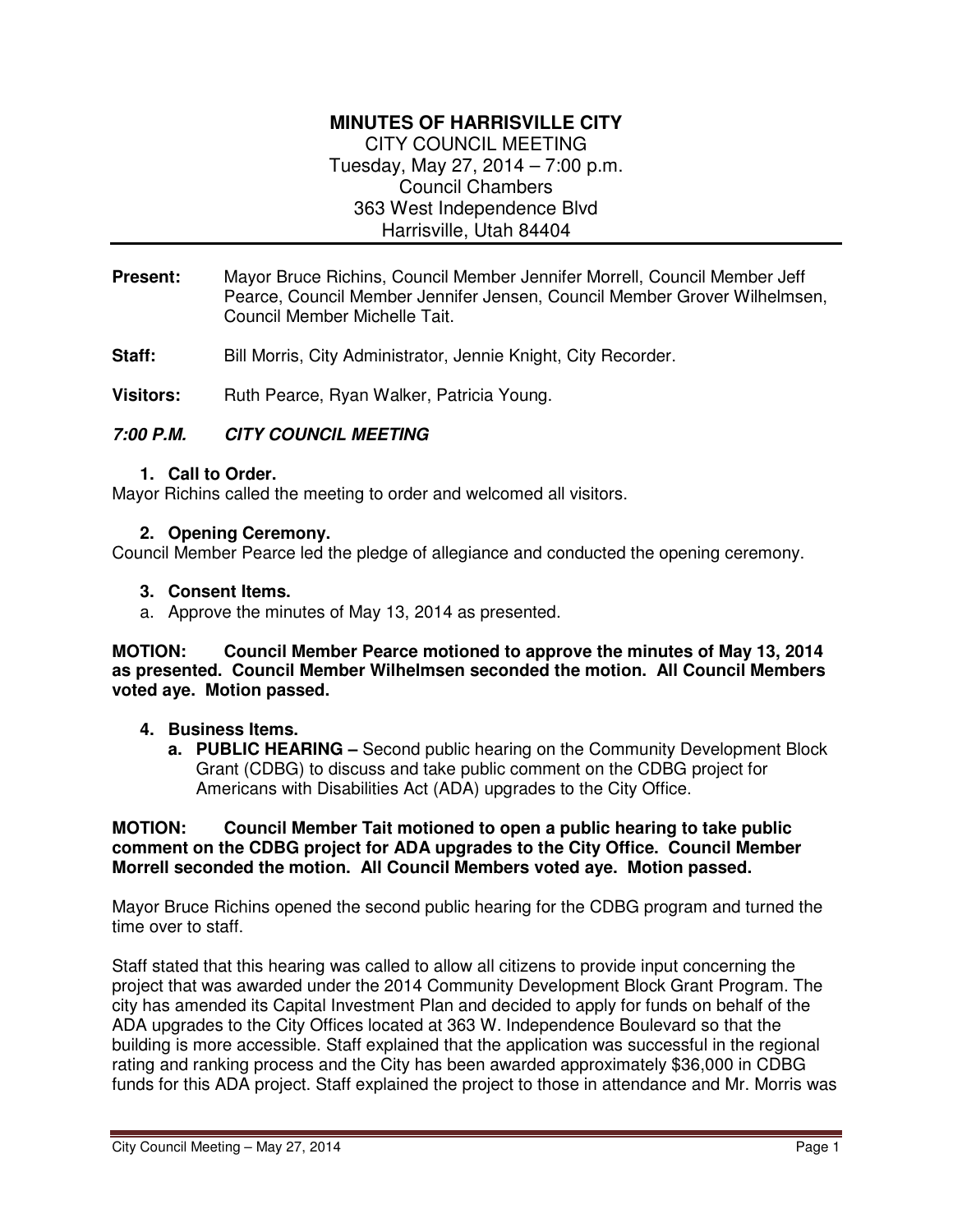introduced as the project manager. Staff stated that a copy of the City's Capital Investment Plan that identifies this project is available by contacting the City Recorder.

Mayor Richins then asked for any comments, questions and concerns from the audience. Council Member Morrell explained she requested a re-evaluation from the Disability Law Center and received a report that a handrail would be necessary because of the current slope. Jennie Knight reported she received specific instructions and a diagram from the Disability Law Center on what needs to be installed depending on the new slope of the entrance.

There was no public comment offered.

### **MOTION: Council Member Wilhelmsen motioned to close the public hearing. Council Member Morrell seconded the motion. All Council Members voted aye. Motion passed.**

# **5. Public Comments – (3 minutes maximum)**

Ruth Pearce, 295 E. 1150 N., commented the disc golf grand opening celebration went very well with 25+ attendees during the morning session.

Mayor Richins reported the second half of the tournament was well attended as well. Council Member Jensen said there were several door prizes given out. Mayor and Council agreed this was a great celebration.

# **6. Mayor/Council Follow-Up**

Mayor Richins specifically recognized Jade Sewell for his efforts organizing the disc golf grand opening event. Mr. Sewell received a discount for ordering so much equipment from the manufacturer; he then, in turn, put this back into the celebration, buying pizza and prizes for the attendees.

Mayor Richins informed Council since the presentation from Encore, benefits broker; he decided to stay with PEHP because of the newly negotiated discount of 2.1%. The city now has the benefit of a Broker, and this will aid with any compliance issues required by the affordable care act. Council Member Jensen also pointed out new yearly quotes will be available as well.

Mayor Richins informed Council Member Tait the youth city council recognizes their graduating members this time of year. Council Member Morrell asked how the youth city council members apply. Discussion was given on available advertising options for the youth city council. Mayor Richins says usually new members join by word of mouth, friends notifying friends.

Council Member Pearce suggested Council concentrate on bringing in new business. He is concerned with the North Ogden Smith's project and the subsequent rezoning of properties for more commercial in that area. He would like to build Harrisville's business market. Council Member Jensen said she talked to several businesses to see if any potential businesses may be interested. She directed them to contact Bill Morris with any questions. Bill Morris said he would be happy to give any potential business a tour of Harrisville pointing out commercial business opportunities. Council Member Jensen informed Council she contacted JoAnn's Craft Store. They have also been contacted by North Ogden soliciting them in to the current Smith's building, once the new store is completed. She explained there are no big chain craft stores in the immediate area and feels this is a missed opportunity because of the interest in crafting. Mayor and Council agreed to focus efforts to increase business relationships.

Bill Morris informed Council of Jennie Knight's willingness to help South Weber City in their absence of a City Recorder.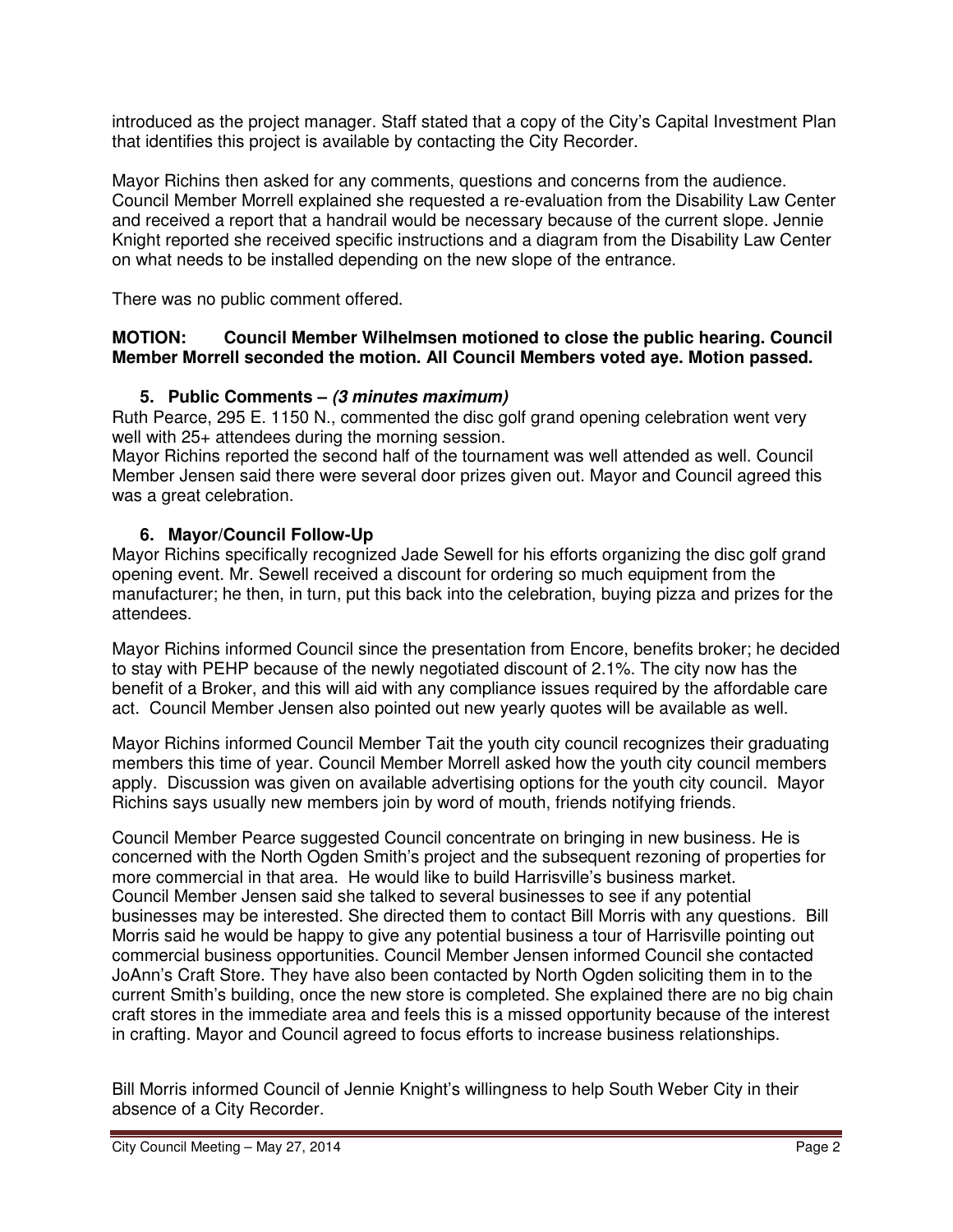Council Member Pearce asked if there are any items that can be removed to help balance the budget. Mayor and Council gave discussion on whether or not to include the CERT trailer. Bill Morris posed the question, would the residents be safer with or without a CERT trailer. Ruth Pearce said there was not a need for this trailer. There was some discussion about the inclusion of this item. Mayor Richins said they will follow up with the police on this need.

Council Member Pearce asked if there are any new employment positions added. Bill Morris responded the public works includes two wage increases for current employees and summer hire wages. Council Member Pearce asked about the police department. Mayor Richins clarified the police will be replacing Sergeant Rowley who is retiring in August. Council Member Pearce asked about the code enforcement line item. Bill Morris explained the code enforcement issue is sometimes variable determined by need.

Council Member Jensen asked when the last time new vehicles were purchased. The retention of vehicles was discussed. Bill Morris reminded Council these budget line items are estimates and may not necessarily be used. Council Member Pearce said the expenditures are increasing but the income is not coming in. He suggested contacting the Chamber of Commerce and being persistent. Council Member Tait said this was not helpful the last time they joined. Mayor Richins asked where this would be covered in the budget if they are trying to reduce the deficit. Council Member Morrell offered to contact Doug Larsen, the county economic developer, to see if he has suggestions. Mayor Richins asked if Council wants to invite the Chamber of Commerce to do a presentation. Council Member Morrell asked to speak with Doug Larsen first and see what direction he can offer. Bill Morris pointed out there is no cost to speak with Doug Larsen. Council Member Pearce said there is a lot of unused commercial space and opportunity for business.

Council Member Pearce said he will be attending the Weber Water Basin open house.

# **7. Adjourn.**

Mayor Richins motioned to adjourn at 7:32pm.

# **8. Heritage Days Work Session.**

Council Member Morrell introduced Council to Pat Young who is the Heritage Days vendor booth coordinator and Ryan Walker who prepares the monthly newsletter; he also designed the new city logo. He would like to help with Heritage Days designs.

Council Member Morrell gave a brief overview of the tasks. She contacted all the local schools to forward information to the PTA, and clubs, asking for participation in the parade, booths, fundraisers, and kid's activities. Council Member Jensen suggested Bryan Fife contact sports teams.

Unfortunately, Jim Ito who runs the tennis program is unavailable. Bryan Fife has previously been approached about having a baseball/softball tournament. He has agreed to run a disc golf tournament instead. Council Member Morrell said they will have to be careful where to place the vendor booths to accommodate this tournament. Bryan Fife will be the contact to run the tournament.

Council Member Morrell left a message with Russell dental, about sponsoring the 3 on 3 basketball contest and tasked Council Member Jensen to follow up to make arrangements. Council Member Morrell asked Mayor Richins to follow up with the previous contact for the golf tournament.

Bryan Fife also agreed to run the recreation booth incorporating strength contests, competitions, etc. Council Member Jensen said this booth was successful last year. Ryan Walker suggested a nail pounding contest. They gave discussion about how competitive this booth was last year and about making it more difficult. Council Member Jensen asked about holding a kendama contest.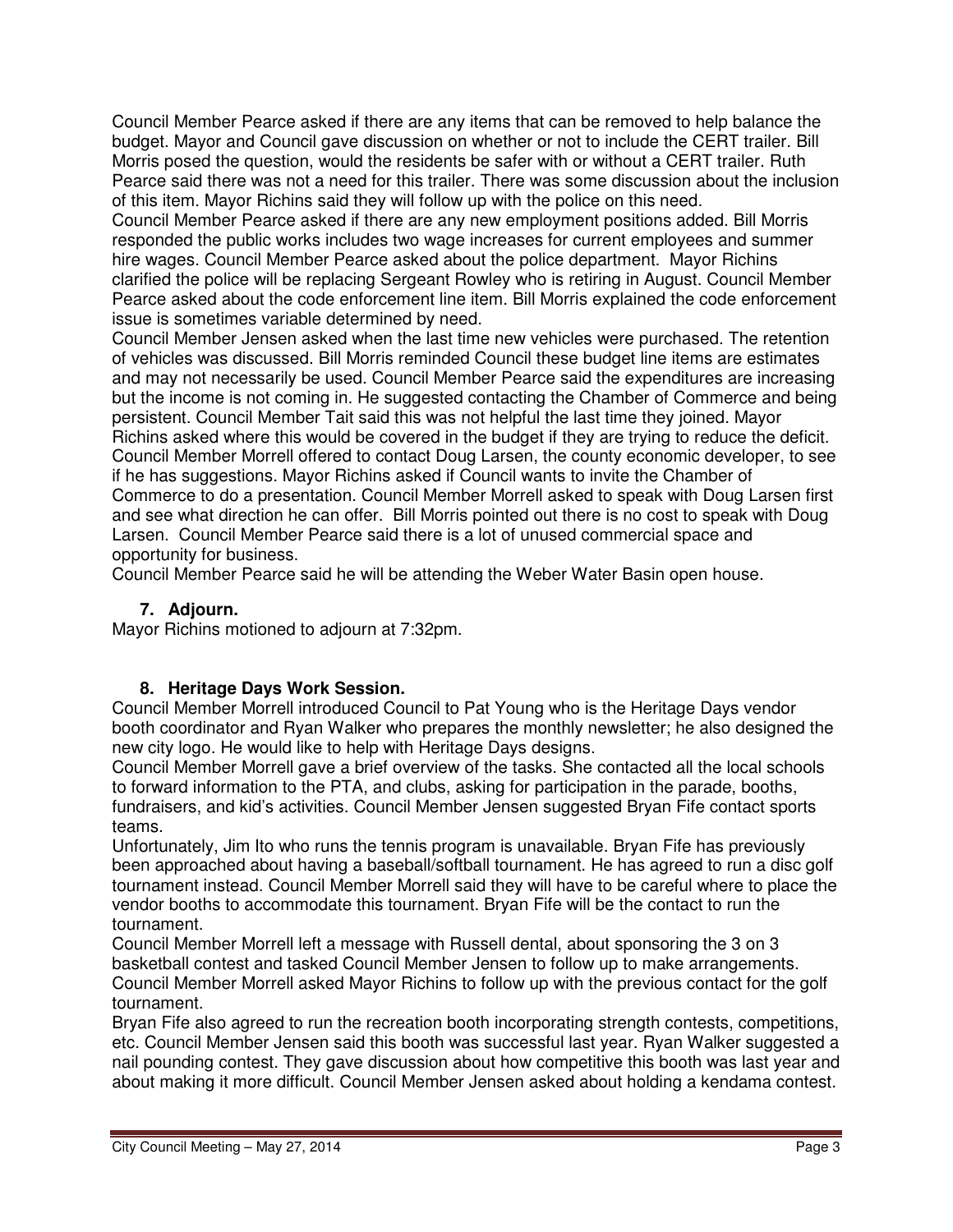Council Member Morrell explained she is having difficulty getting volunteers. Mayor Richins asked Council Member Jensen to be in charge of organizing the kendama event. Mayor and Council gave discussion on what to include in the newsletter and agreed to run advertisement in the July Newsletter.

Ryan Walker suggested the possibility of taking out an ad on facebook. Advertisements are paid per hit, or pay per 1000 exposures. Mayor and Council gave a brief discussion on this feature. Council Member Morrell reported she contacted Lowe's about kid's crafts but hasn't heard back. She also left a message with Paula Knighton to run Bingo.

Pat Young contacted the individual who runs the train and climbing wall, he will be coming. Council Member Wilhelmsen contacted Robin Stout who had several good ideas. Mayor and Council discussed several possible activities including chalk art; categories, locations, having chalk available for purchase, etc. Other ideas were discussed such as a wood turning competition, handmade Christmas ornaments, caricature artists, children's puppet show, soap box or pinewood derby, worst shopping cart contest, best costume, and pudding face painting contest.

Mayor and Council agreed to have a pinewood derby contest as the main event and gave discussion on how to run this event. Council Member Morrell said this could become the flagship item to coin Heritage Days. Variable ideas were discussed about cars, speed, artistic design, and weight categories. Council Member Morrell suggested having people sign up in advance to have enough tracks available.

Council Member Wilhelmsen said he is having difficulty getting help with Harrisville's Got Talent. Mayor and Council gave discussion about whether to hold the talent show. Council Member Jensen expressed her disagreement with taking out the competition element of the talent show and feels having competition will eliminate the possibility of the event turning into a Karaoke contest. Council Member Wilhelmsen clarified he is not against the competition, it's the time restraints that come along with holding tryouts because the time element is down to the wire. Mayor and Council agreed to postpone the talent show and focus on the pinewood derby. Council Member Morrell asked what Council would like to do with the talent item. Council Member Tait suggested incorporating the talent acts with the down time throughout the day. Mayor and Council agreed to showcase talents throughout the day as a possibility to fill the time. Council Member Morrell asked Council Member Wilhelmsen if he could find a few talent acts to fill these time slots.

Council Member Morrell proposed a business geo cache or scavenger hunt, where residents receive a stamp from the businesses they visit and enter a drawing. Mayor and Council gave discussion on holding multiple scavenger hunt style contests in addition to the pinewood derby contest, including discussion on collecting food donations as the entrance fee. They focused discussion on how to engage the public throughout the day with a variety of activities. Mayor and Council agreed to ask Robin Stout to help with the caricature artists, and the wood turning.

Mayor and Council gave discussion on whether to charge for events, what events to attach fees to, and contest entrance fees. Council Member Jensen and Council Member Morrell agreed to consider charging for events that cost money. They agreed to find a good balance and future discussion on this item is necessary.

Council Member Morrell asked if Council would like to continue the free carnival kid's games. Council Member Tait said this has been a hard item to cover with volunteers in the past. Council will look for suggestions on this item.

Pat Young will contact the individual who runs the sawdust scramble.

Mayor and Council gave discussion on recruiting volunteers for several activities such as the pudding face contest, inventor activity, carnival games, cake walk, musical chairs, etc. Council Member Morrell suggested Ryan Walker design a logo to include for the 5K run/walk and also for the celebration.